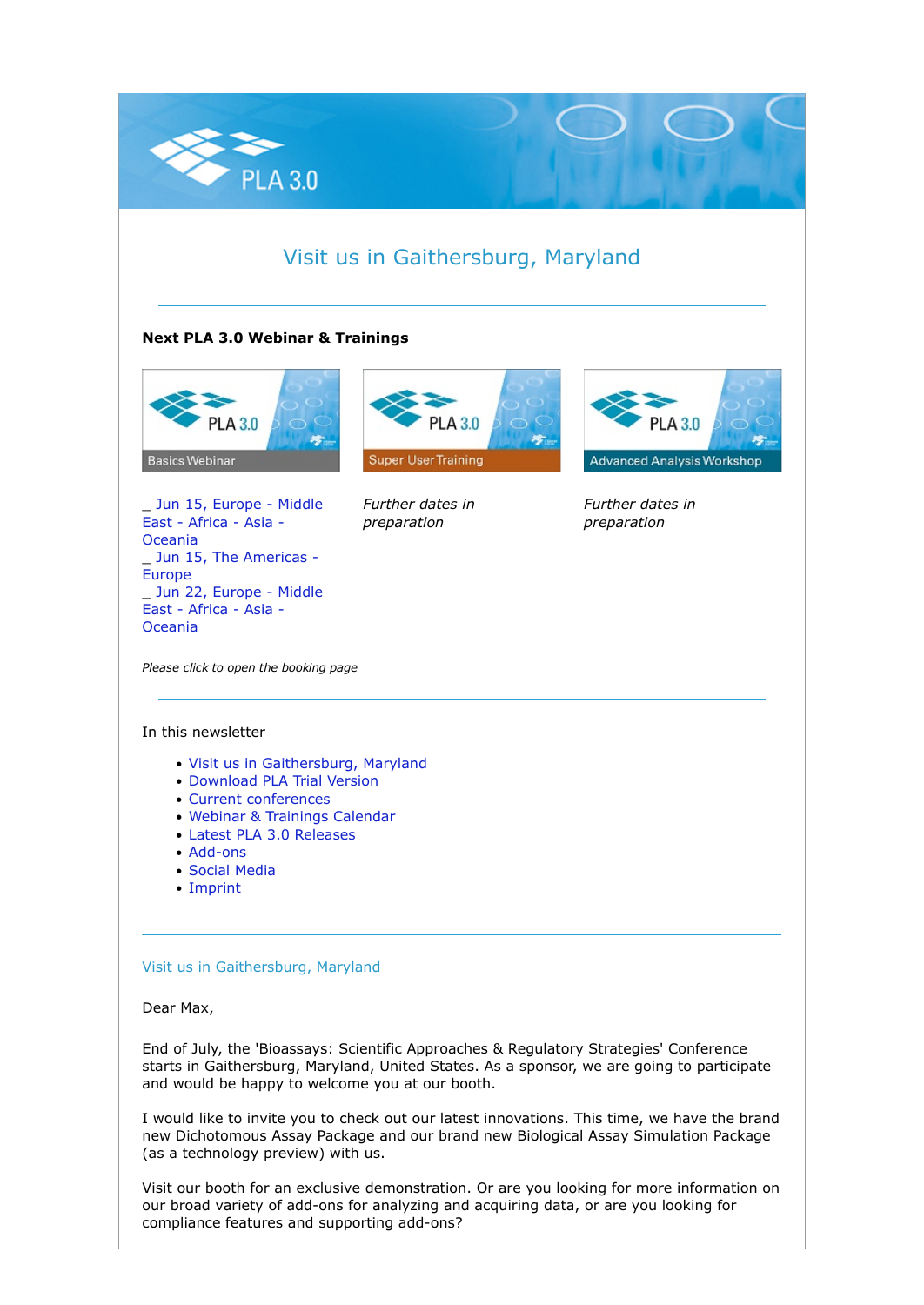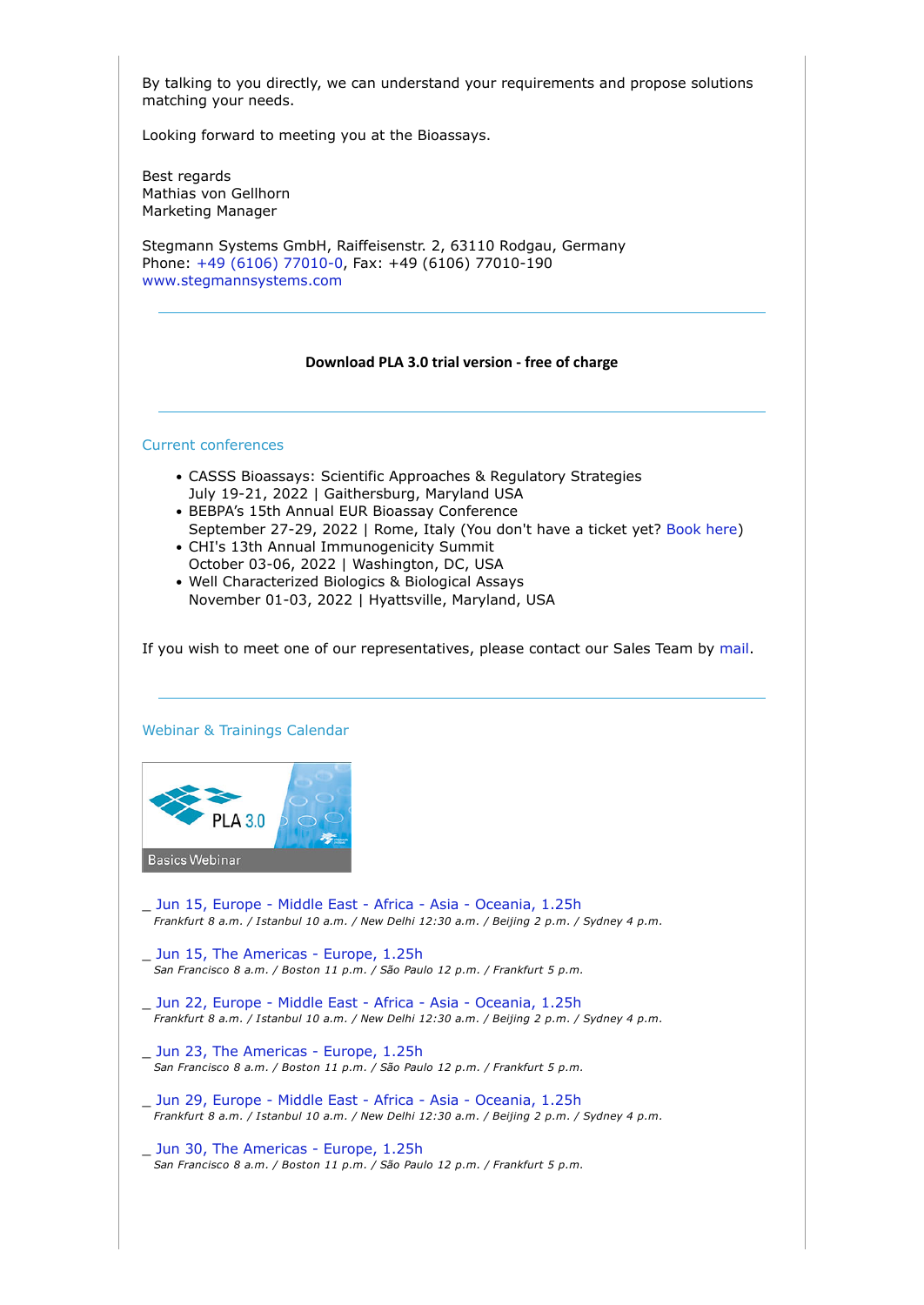

*Further dates in preparation*



*Further dates in preparation*

#### Corporate Training

Are you interested in a corporate in-house training? Please contact us via [mail](mailto:sales@bioassay.de) or visit our [website.](https://nl.stegmannsystems.com/c/104/5441453/0/0/0/361885/cbc20a4ac2.html)

#### Latest Releases

**Microbial Assays for Antibiotics Package 1.0.0 (build 45)** Released: 2022-02-22

**PLA 3.0.6 (build 916)** Released: 2021-11-18

**Control Chart Package 1.0.0 (technology preview)** Released: 2021-08-16

**Dose-Response Analysis Package 1.0.0** Released: 2020-12-10

# Add-ons for PLA 3.0

PLA is an extensible platform. The user has several options to customize this platform and extend its functionality with add-ons. Go to our [website a](https://nl.stegmannsystems.com/c/104/5441453/0/0/0/361881/3be89f3bc6.html)nd find it under 'PLA 3.0'.

in



Stegmann Systems GmbH Raiffeisenstr. 2 // C1, C2 63110 Rodgau, Germany Phone: + 49 6106 77010 - 0 Fax: + 49 6106 77010 - 190 [info@stegmannsystems.com](mailto:info@stegmannsystems.com)